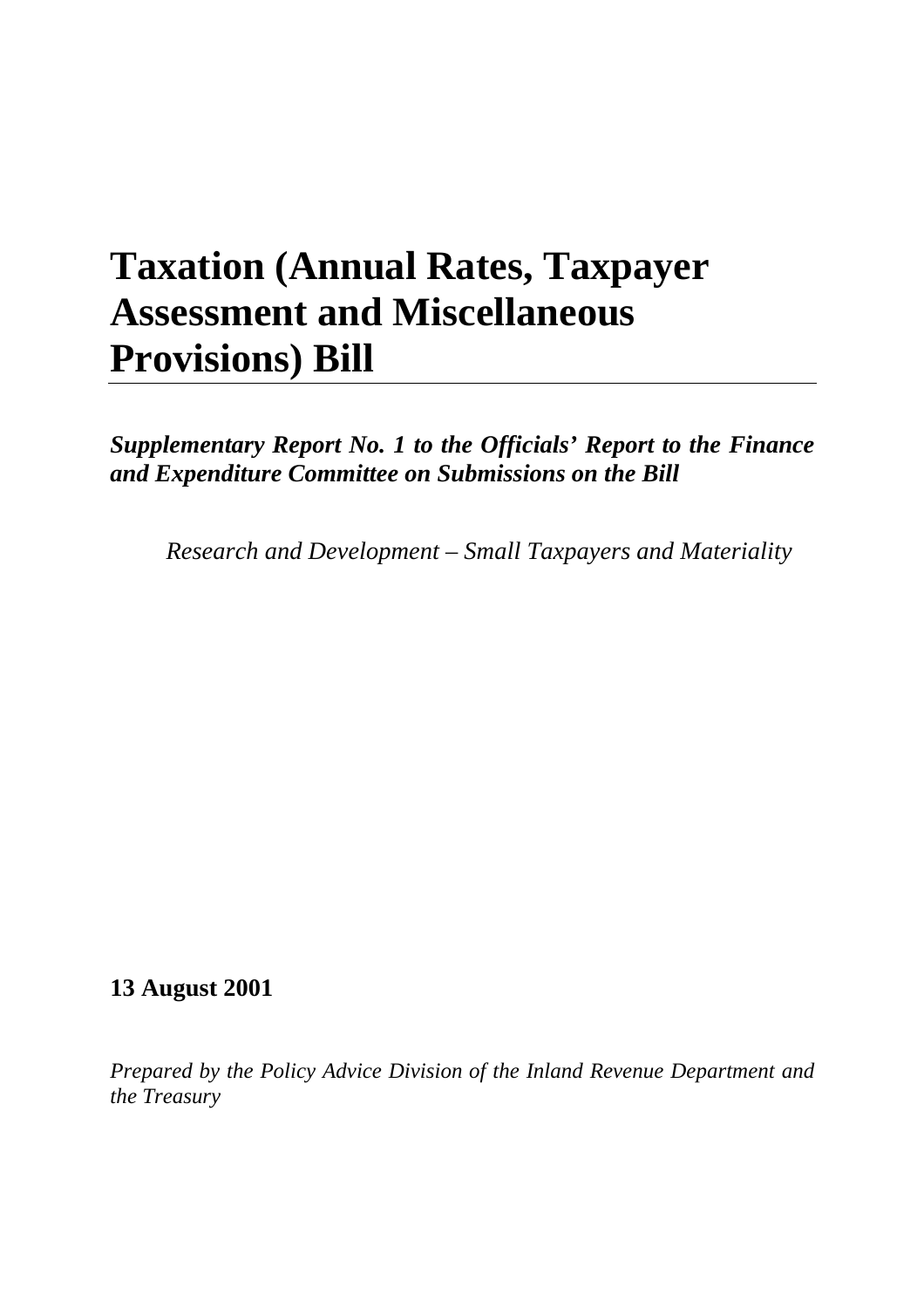#### *Clause 39*

# **BACKGROUND**

The main focus of the oral research and development (R&D) submissions to the Finance and Expenditure Committee was on the issue of materiality. Very broadly, for accounting purposes, an amount is material if its disclosure in the financial reports is likely to influence the decisions or assessments of the users of that report.

As the proposal is currently drafted, taxpayers may take advantage of the new R&D rules if they apply the asset-recognition criteria in financial reporting standard 13 (FRS 13) to all items of R&D expenditure – whether the expenditure is material or immaterial. For financial reporting purposes, paragraph 2.3 of FRS 13 states that a taxpayer is not required to apply the standard to immaterial items of expenditure. Under the proposed tax rules, therefore, if taxpayers have not applied FRS 13 to immaterial items for financial reporting purposes, they will be required to adjust their financial reports for tax purposes.

Several oral submissions suggested that this requirement to make an adjustment would give rise to significant additional compliance for taxpayers and favoured an approach that would allow taxpayers to treat immaterial expenditure for tax purposes in the same way as it is treated for accounting purposes. This would have the effect of allowing an immediate deduction for all immaterial R&D expenditure.

The Committee did not appear to accept this suggestion. It was concerned that a rule that did not require adjustments to take into account immaterial expenditure would unfairly favour large firms over small firms. This is because, under such a rule, a large firm could automatically deduct large amounts of R&D on the grounds that the expenditure is immaterial to that firm. Small firms with similar levels of R&D would, however, be required to apply the asset-recognition criteria because, in relation to the firm, such expenditure would be material.

The Committee was, however, concerned that, where possible, the FRS 13 proposal should minimise compliance costs for small firms with less sophisticated accounting systems and less access to professional accounting advice. The Committee therefore instructed officials to undertake some further consultation with the New Zealand Chambers of Commerce (the Chambers), who had suggested two methods that could relieve compliance costs for small taxpayers.

# **FURTHER CONSULTATION**

#### **Chambers' main proposal**

As instructed, officials have undertaken further consultation with the Chambers. Consistent with its written submission, Chambers' main suggestion is that "small taxpayers" should be permitted to deduct all R&D expenditure, whether the expenditure is material or immaterial, without the requirement of applying FRS 13. The Chambers propose that "small taxpayer" should be defined as a taxpayer with turnover of less than \$3 million (the same as the definition in the trading stock tax rules). Without this exception, it is argued, businesses that do not prepare financial statements would either not be able to access the new R&D rules or would need to seek expert, and expensive, accounting advice.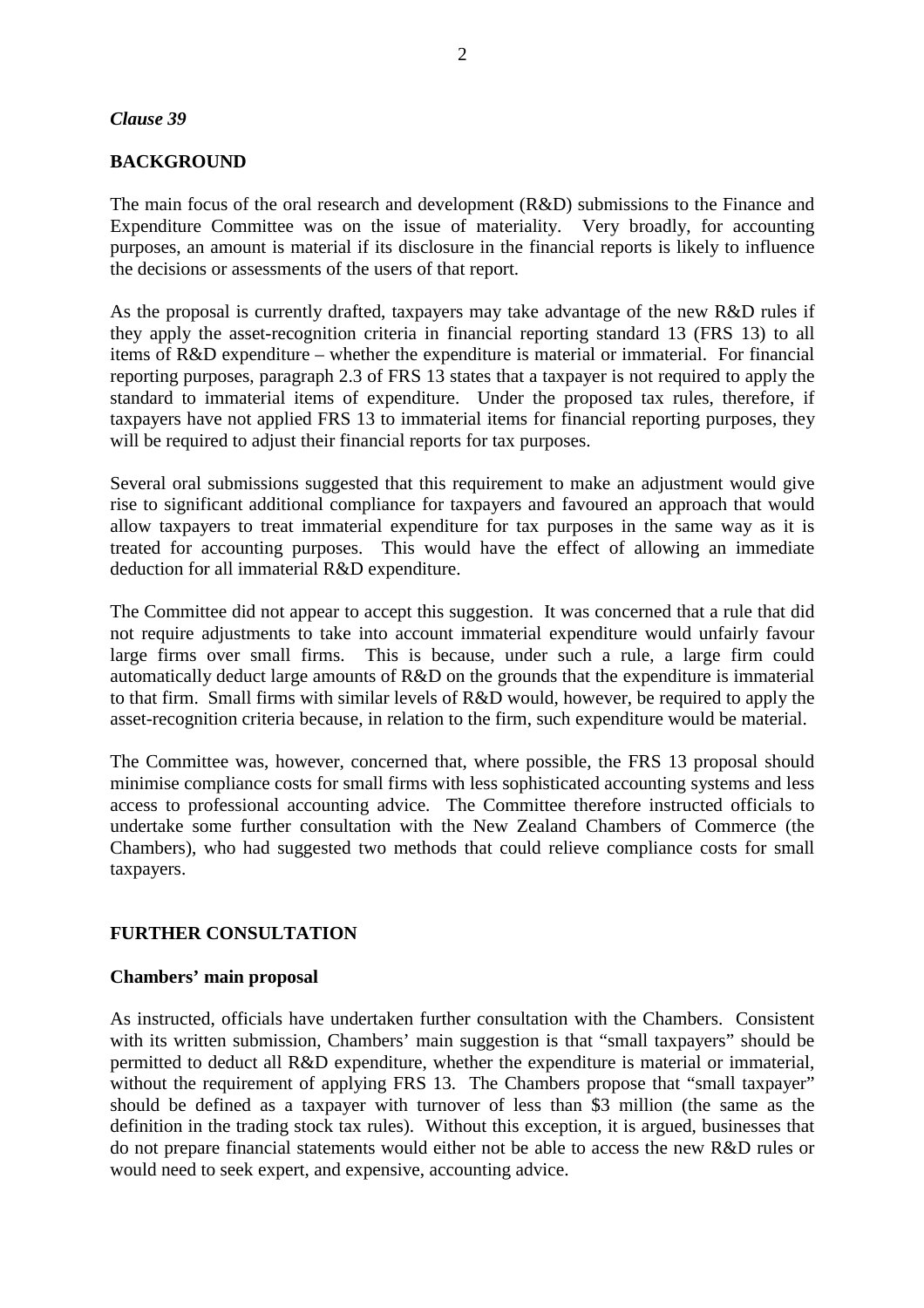The Chambers consider that there is good precedent for such an approach. The trading stock tax rules provide a simplified method for valuing closing stock for "small taxpayers". This approach recognises that certain small taxpayers do not prepare financial statements in accordance with financial reporting standards and relaxes the rules accordingly.

# *Comment*

Consistent with officials' main report to the Committee on submissions, we are still of the view that to allow a blanket exemption for "small taxpayers" from the R&D rule, thereby allowing an immediate deduction for all R&D, is not good policy. It amounts to a tax concession for all small businesses meeting the definition and would provide a taxpayer with a tax incentive to structure itself to fall within the definition of "small taxpayer".

In addition, we consider that the exemption from the trading stock rules is different to that being proposed for the R&D rules. The trading stock exemption does not exempt small taxpayers from the trading stock regime itself. Instead it removes some of the information requirements for small taxpayers by providing a simplified valuation option. The "small taxpayer" exemption proposed by the Chambers would, if enacted, go further than this and exempt all small taxpayers from the core R&D rule.

# **Chambers' secondary proposal**

The Chambers has suggested, as an alternative, that small taxpayers should be able to immediately deduct R&D that is immaterial to them without being required to apply FRS 13.

#### *Comment*

Even though the Chambers gave no detail of a proposal, we assume they are thinking in terms of a rule with at least two conditions:

- the firm's total R&D expenditure for a year must be below a low de-minimis threshold; and
- the firm must have treated its total R&D expenditure for a year as immaterial for financial reporting purposes.

Such a rule would mean that qualifying taxpayers could effectively deduct immediately their R&D even though a portion of that R&D may be capital. This provides a limited tax concession for such taxpayers because, under general tax principles, capital expenditure should be amortised over the economic life of the asset to which it relates. At the margin, this rule may induce qualifying taxpayers to recharacterise other capital expenditure as R&D (up to the threshold).

However, the extent of any recharacterisation is likely to be minimal, as any de-minimis threshold would be set at a very low level.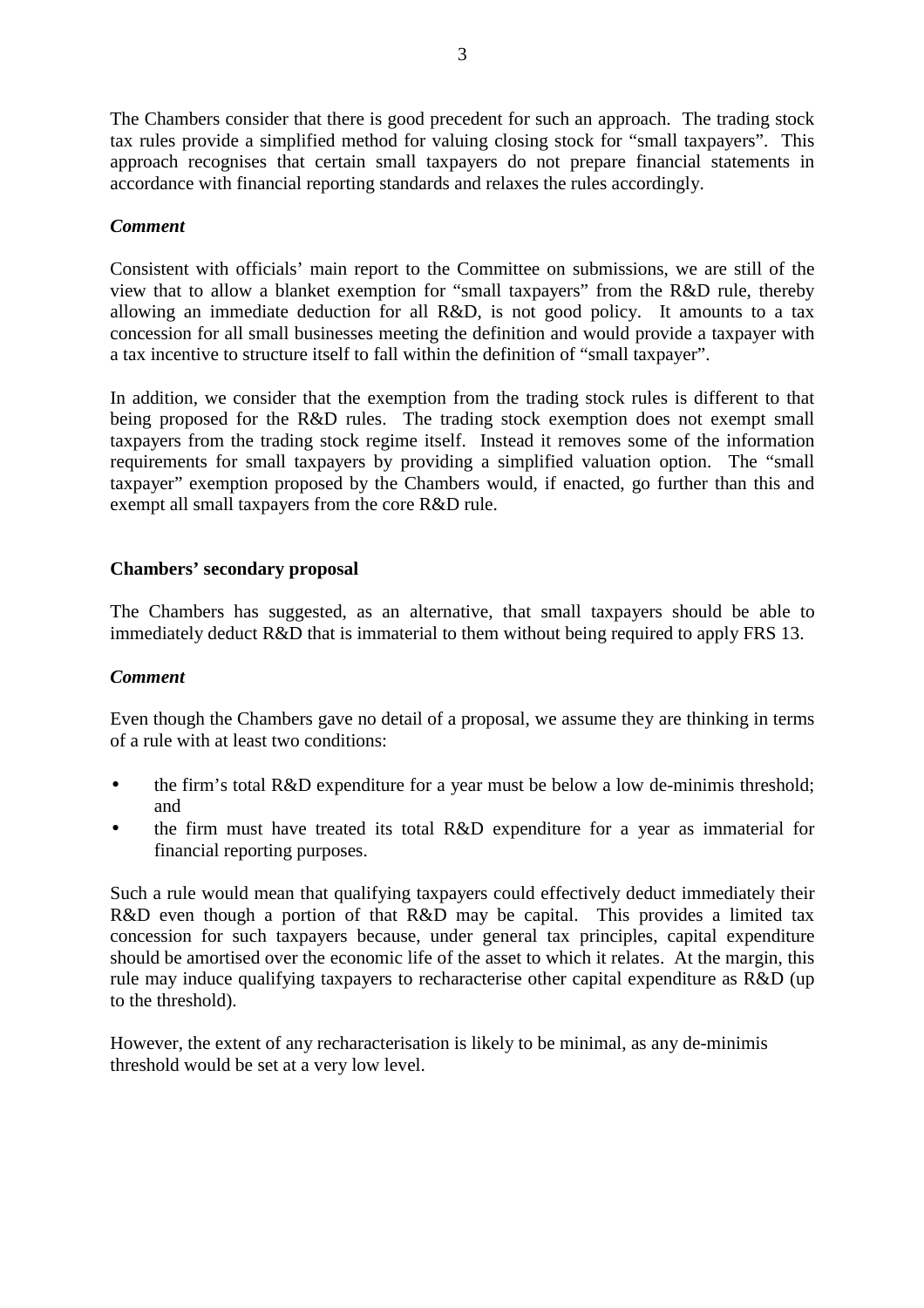#### *Compliance costs*

The problem raised by the Chambers relates to small businesses that do not apply accounting standards. A small taxpayer with an unsophisticated accounting system may find it difficult to apply FRS 13 to such expenditure. The information may not be readily accessible, and it is likely that professional advice would need to be obtained. This can be both time-consuming and costly. Any such rule would, therefore, be set at a low level.

Taxpayers would of course not have to apply the FRS 13 proposal, which has been designed to assist them. If they consider that its complexity outweighs its benefits, they are entitled to apply existing law.

# *Equity*

It could be argued that effectively confining this rule to small taxpayers is inequitable. However, the proposal is designed to reduce compliance costs for those taxpayers who do not apply the accounting standards. As noted above, small taxpayers would incur proportionately greater compliance costs when making materiality adjustments. In addition, the type of rule we are thinking of would strictly be open to taxpayers of all sizes.

#### *Revenue implications*

Given that the de-minimis threshold would be set at a very low level and the majority of qualifying expenditure is likely to be being deducted anyway, the revenue implications of this proposal would be negligible.

#### *Setting a de-minimis threshold*

Officials have looked at the potential number of taxpayers that could be assisted by such a rule, depending on where the threshold is set. We have used information gleaned from the IR 10 tax return to provide the data. On the IR 10 there is a non-compulsory box where taxpayers can fill out how much they have expended on R&D in the year. Because this is not compulsory and because anecdotal evidence suggests that much R&D is not characterised as such for tax purposes, we assume that these figures have understated the position, possibly by a large margin.

It was found that in excess of 6,000 companies, partnerships, trusts and individuals indicated that they spent between \$1 and \$10,000 on R&D in a year. It is estimated that such expenditure would be immaterial for about 4,000 of those taxpayers. In other words, the indication is that at least 4,000 taxpayers could benefit if the maximum threshold was set at \$10,000.

We also found that if the maximum thresholds were set at \$20,000 or, even \$30,000, there would only be a very small (300 and 400 respectively) increase in the number of taxpayers benefiting. The appropriate threshold for such a rule could, therefore, be \$10,000.

#### *Fixed assets*

Expenditure on fixed assets used in the R&D process should not qualify under any such exception. Such assets represent the capital of the firm and should be written off over their economic life under the depreciation rules.